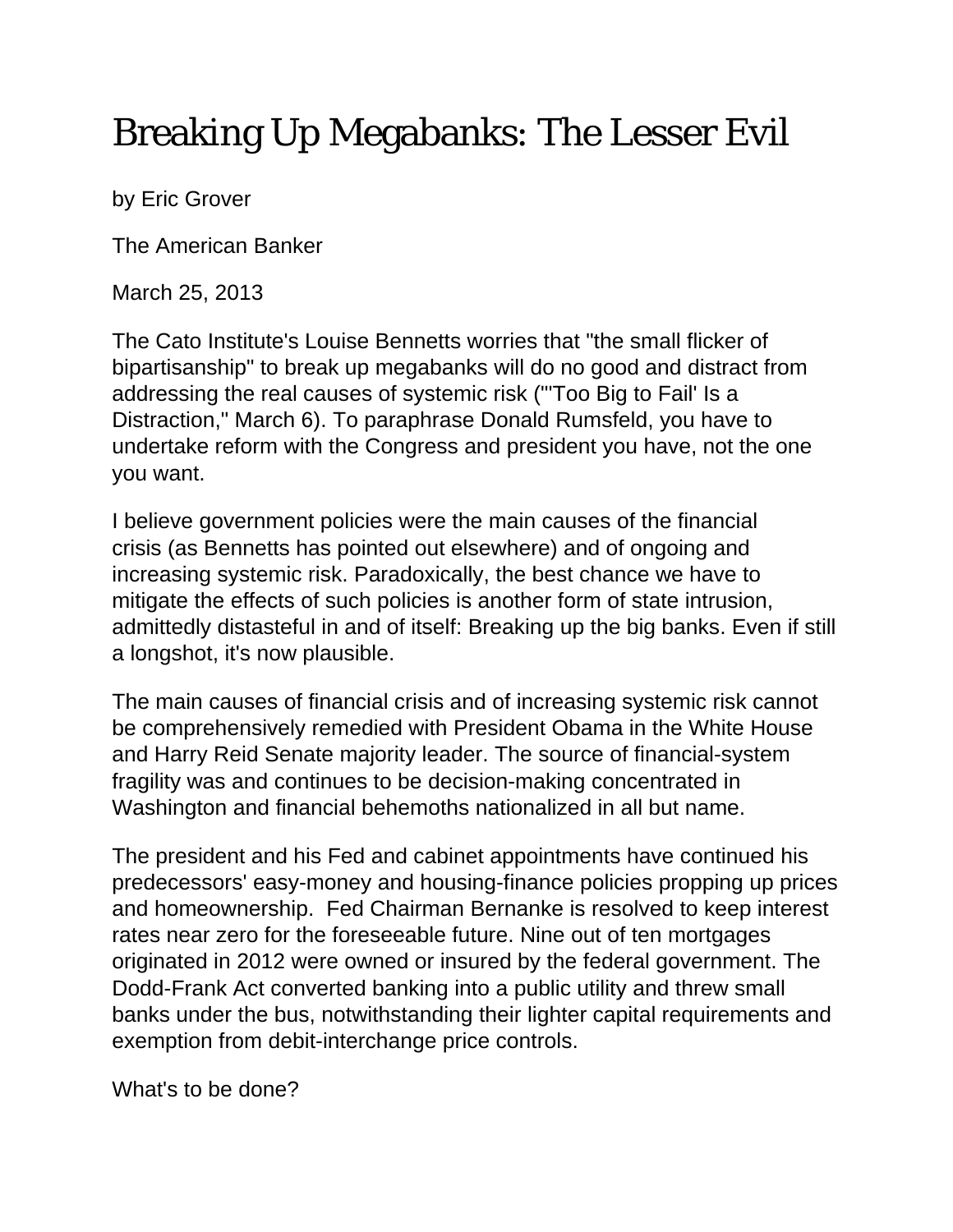Eliminating Washington suzerains' vise-hold on financial services, politically, is a nonstarter. In the near term Dodd-Frank cannot be repealed. Nor can government be removed from housing finance. Nor can the Fed's mandate circumscribed to price stability. It brings me no pleasure to say it, but any reform needs Democrat support.

The left detests large financial institutions, still notionally in the private sector, and bailouts. Therein lies the basis for an unusual political coalition to put paid to TBTF doctrine and restore a modicum of market discipline to and level the playing field in banking.

Bennetts suggests TBTF-failure risks can be managed through Dodd-Frank's imperfect FDIC-led liquidation process. While arguably a failing megabank such as Bank of America, JPMorgan Chase or Citigroup could be safely reorganized or liquidated through a bankruptcy process or an inherently more political and therefore less credible and less desirable FDIC-led liquidation, that's beside the point. President Obama, Treasury Secretary Lew, Fed Chairman Bernanke, and the financial-regulatory establishment *believe* they are TBTF. Management believes Washington believes they are TBTF. Markets believe they are TBTF.

Systemic risk is created by concentration of risky assets and decisionmaking by Washington mandarins and management with no skin in the game.

Restoring Glass-Steagall is a rallying cry for anti-Wall-Streeters. But raising capital and advising companies on M&A are relatively low-risk activities. President Clinton's ending of Glass-Steagall had nothing to do with the financial crisis, but is now a doctrinal litmus test for the left. However, if separating investment and commercial banking were the price to restore market sovereignty in financial services, it would be a price worth paying.

Bennetts scoffs at the idea U.S. banks are dangerously and unnecessarily large. They are dangerously so *because of* TBTF doctrine and because a handful of financial Gargantuas fit and enable the administration's valuedestroying crony statism. Even though financial Goliaths suffer diseconomies of scale and complexity that retard innovation and overburden management, these disadvantages are offset by government support, a consequent funding advantage, and greater ability to weather